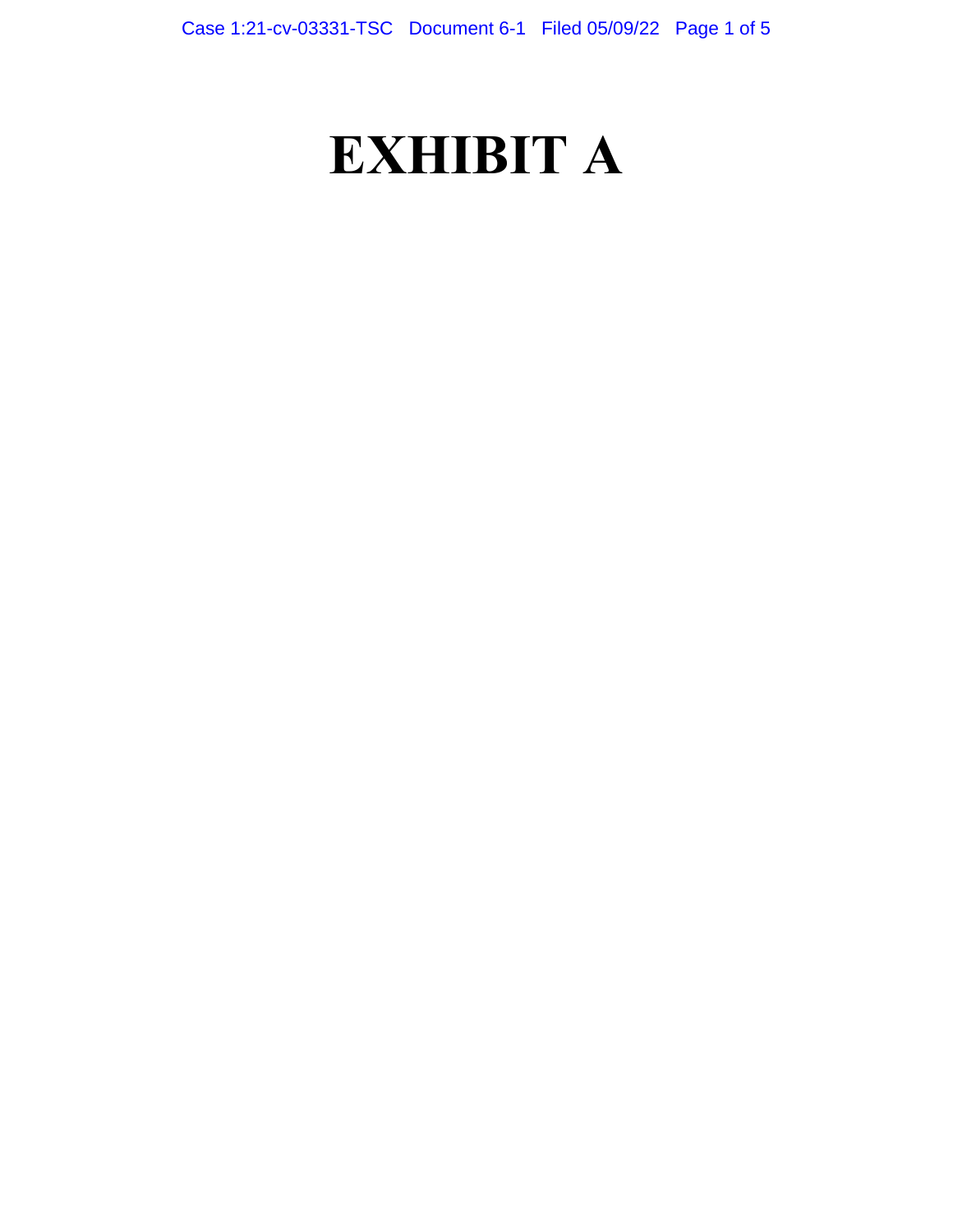# **UNITED STATES DISTRICT COURT FOR THE DISTRICT OF COLUMBIA**

UNITED STATES OF AMERICA

*Plaintiff*,

v. civil Action No. 1:21-cv-03331-TSC

BIGLARI HOLDINGS INC.

*Defendant*.

# **FINAL JUDGMENT**

 alleging that Defendant Biglari Holding Inc. violated Section 7A of the Clayton Act (15 U.S.C. WHEREAS, the United States of America filed its Complaint on December 22, 2021, § 18a, commonly known as the Hart-Scott-Rodino Antitrust Improvements Act of 1976 (the "HSR Act")):

 AND WHEREAS, the United States and Defendant have consented to the entry of this party regarding any issue of fact or law; Final Judgment without the taking of testimony, without trial or adjudication of any issue of fact or law, and without this Final Judgment constituting any evidence against or admission by any

NOW, THEREFORE, it is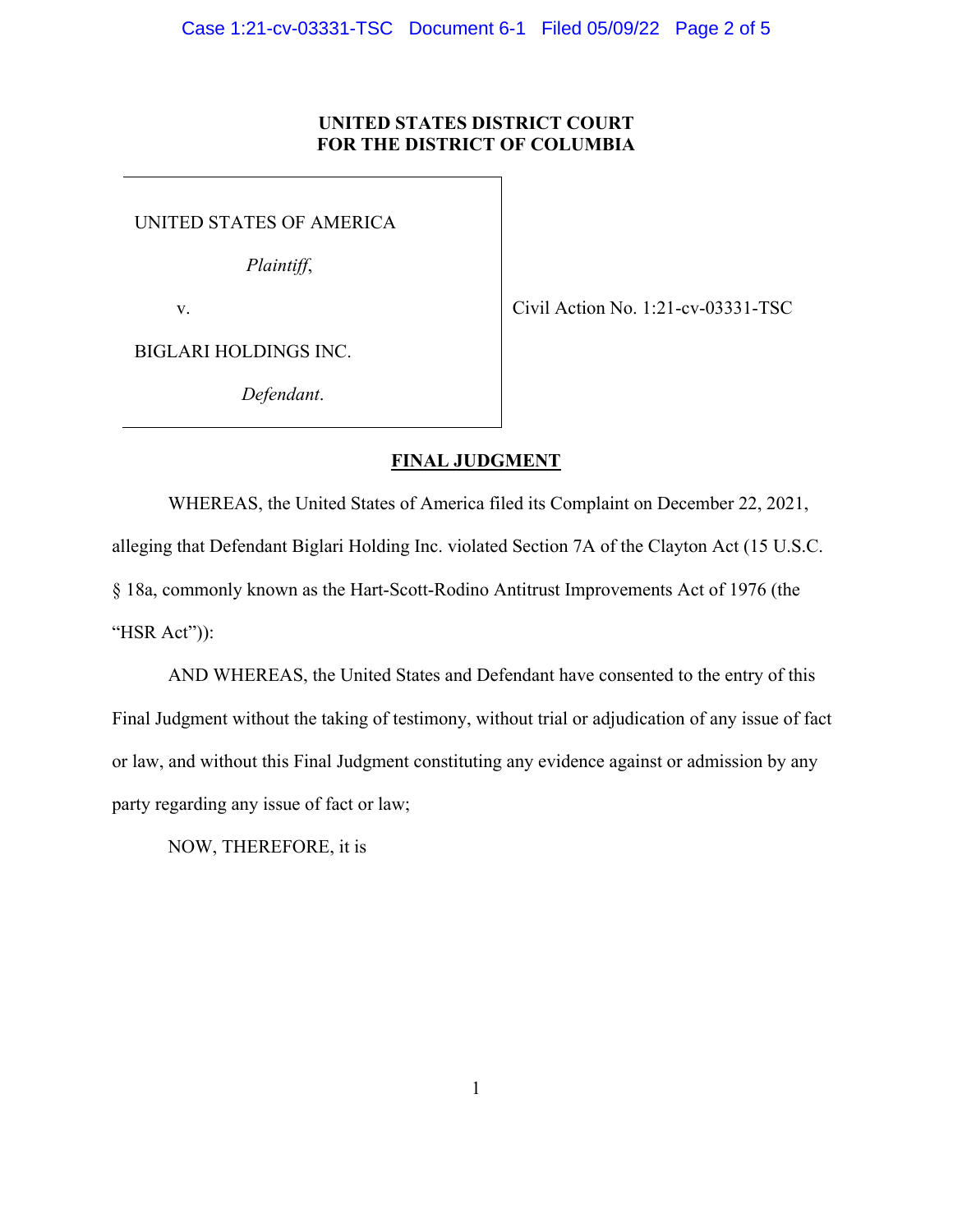### ORDERED, ADJUDGED, AND DECREED:

## **I. JURISDICTION**

The Court has jurisdiction over the subject matter of and each of the parties to this action. The Complaint states a claim upon which relief may be granted against Defendant under Section 7A of the Clayton Act, 15 U.S.C. § 18a.

## **II. CIVIL PENALTY**

 Judgment is hereby entered in this matter in favor of the United States and against Defendant, and, pursuant to Section 7A(g)(1) of the Clayton Act, 15 U.S.C. § 18a(g)(1), the Debt Penalties Inflation Adjustment Act of 1990, 28 U.S.C. § 2461), the Federal Civil Penalties Division's Executive Office at [ATR.EXO-Fiscal-Inquiries@usdoj.gov](mailto:ATR.EXO-Fiscal-Inquiries@usdoj.gov) for instructions. If the Collection Improvement Act of 1996, Pub. L. 104-134 § 31001(s) (amending the Federal Civil Inflation Adjustment Act Improvements Act of 2015, Pub. L. 114-74 § 701 (further amending the Federal Civil Penalties Inflation Adjustment Act of 1990), and Federal Trade Commission Rule 1.98, 16 C.F.R. § 1.98, 86 Fed. Reg. 2541 (January 13, 2021), Defendant is hereby ordered to pay a civil penalty in the amount of one million, three hundred seventy four thousand, one hundred ninety dollars (\$1,374,190). Payment of the civil penalty ordered hereby must be made by wire transfer of funds or cashier's check. If the payment is to be made by wire transfer, prior to making the transfer, Defendant will contact the Budget and Fiscal Section of the Antitrust payment is made by cashier's check, the check must be made payable to the United States Department of Justice and delivered to:

> Liberty Square Building<br>2 Chief, Budget & Fiscal Section Executive Office, Antitrust Division United States Department of Justice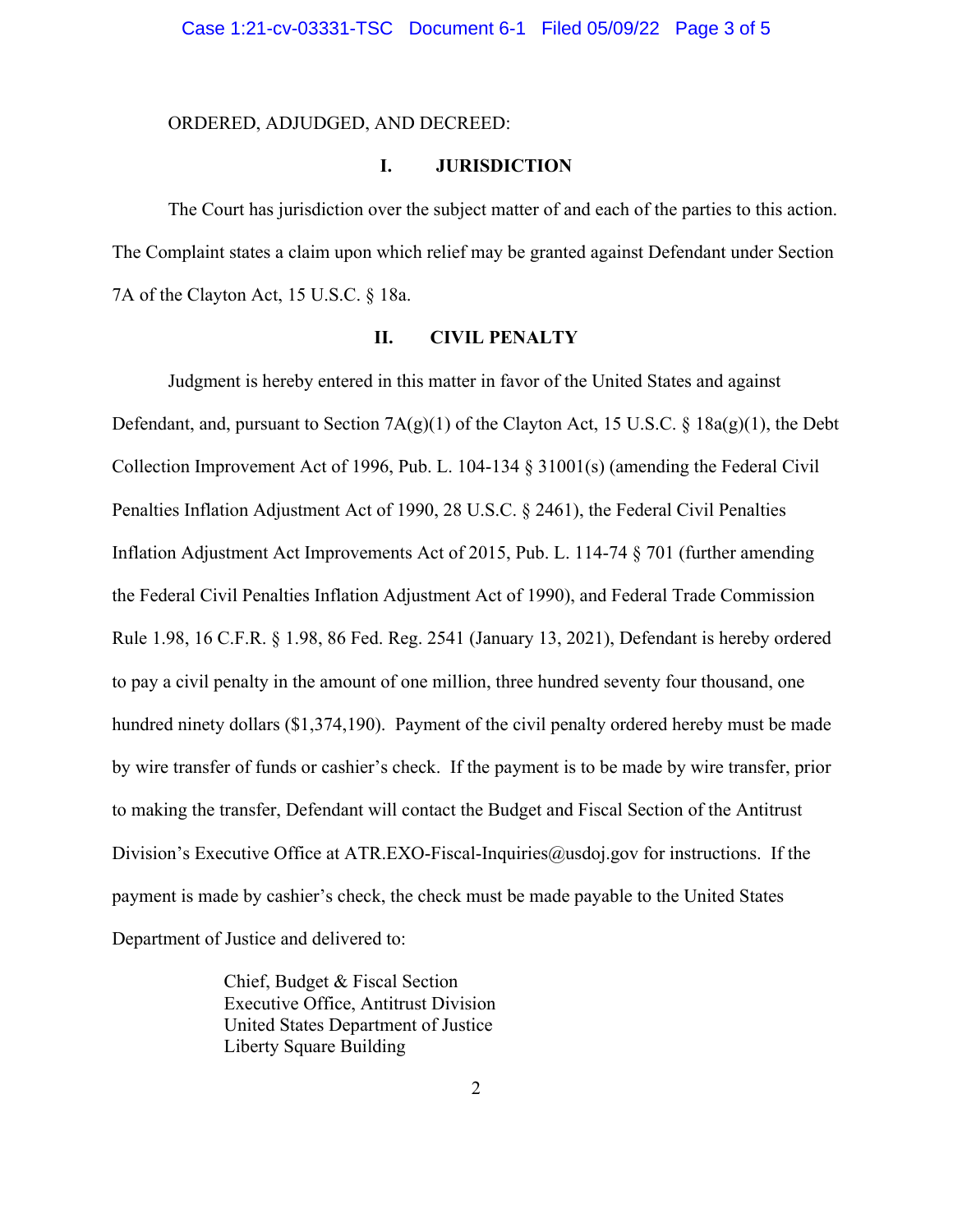450  $5<sup>th</sup>$  Street, NW Room 3016 Washington, D.C. 20530

<span id="page-3-0"></span> this Final Judgment. In the event of a default or delay in payment, interest at the rate of eighteen percent (18%) per annum will accrue thereon from the date of the default or delay to the date of Defendant must pay the full amount of the civil penalty within thirty (30) days of entry of payment.

#### III. **III. COSTS**

 Each party will bear its own costs of this action, except as otherwise provided in Paragraph IV.C.

## **IV. ENFORCEMENT OF FINAL JUDGMENT**

 Final Judgment, including the right to seek an order of contempt from the Court. Defendant agrees that in a civil contempt action, a motion to show cause, or a similar action brought by the United States regarding an alleged violation of this Final Judgment, the United States may A. The United States retains and reserves all rights to enforce the provisions of this establish a violation of this Final Judgment and the appropriateness of a remedy therefor by a preponderance of the evidence, and Defendant waives any argument that a different standard of proof should apply.

 whether or not it is clear and unambiguous on its face. The terms of this Final Judgment should B. Defendant agrees that it may be held in contempt of, and that the Court may enforce, any provision of this Final Judgment that is stated specifically and in reasonable detail, not be construed against either party as the drafter.

3